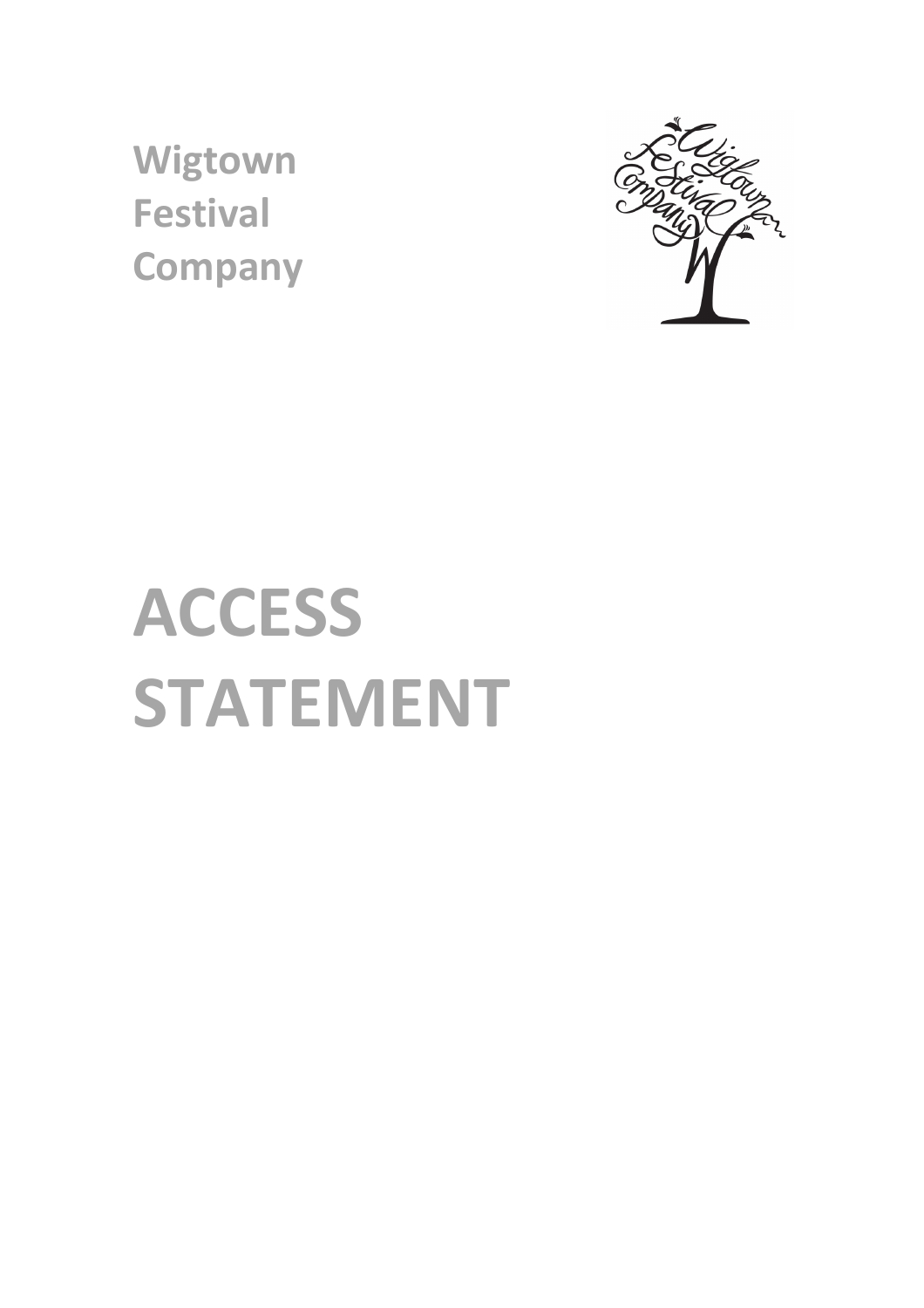## Introduction

Founded in 2007, Wigtown Festival Company is an award-winning literary charity (limited by guarantee) which runs the annual Wigtown Book Festival. It also delivers an annual programme of literature development activities in the Dumfries & Galloway (D&G) region of south-west Scotland.

We develop new audiences, help writers fulfil their potential, support the region's literature sector and create opportunities for young people to enjoy and learn through writing and storytelling. Our organisation is based in Scotland's National Book Town, Wigtown, a remote rural community of just under 1,000 people

We aspire to make Dumfries and Galloway a better place to be a writer and a reader a place where literature changes lives. The Company is based at 11 North Main Street, Wigtown, DG8 9HN.

Wigtown Festival Company firmly believes in enabling access for all and continues to work towards providing greater access facilities. This statement offers advice on access currently available.

Wigtown is rural and predominantly surrounded by countryside. The closest city is Glasgow which is 94 miles North. Wigtown is situated on a hill with a gradual approach – the situation of each venue varies and is described later in this statement.

Wigtown Festival Company has a policy to ensure that all venues are, as far as reasonably possible, are accessible to all. The specific facilities are detailed under each venue. There may be occasions when disabled access is not possible e.g. for a site specific event such as a nature walk, or literary event at an historic venue such as Cruggleton Church or Cardoness Castle. In these circumstances, visitors would be made aware of this.

Wigtown Book Festival takes place across several venues in and around Wigtown. Primarily these are:

- Festival Marquee, Wigtown Square
- Festival Bookshop, Wigtown Square
- The McNeillie Library, Ground Floor, County Buildings, Wigtown, DG8 9JH
- Festival Box Office, 11 North Main Street, Wigtown, DG8 9HN
- The Print Room, 11 North Main Street, Wigtown, DG8 9HN
- Main Hall, First Floor, County Buildings, Wigtown, DG8 9JH
- Supper Room, First Floor, County Buildings, Wigtown, DG8 9JH
- The Visitor Centre, Second Floor, County Buildings, Wigtown, DG8 9JH
- The Martyrs Cell, Lower Ground Floor, County Buildings, Wigtown, DG8 9JH
- McNeillie Tent, Old Bank Bookshop Garden, South Main St, Wigtown, DG8 9EH
- Young Adult venue, By County Buildings, Wigtown, DG8 9JH
- The Kist, By County Buildings, Wigtown, DG8 9JH
- Wigtown Children's Festival, Wigtown Primary, New Road, Wigtown, DG8 9JE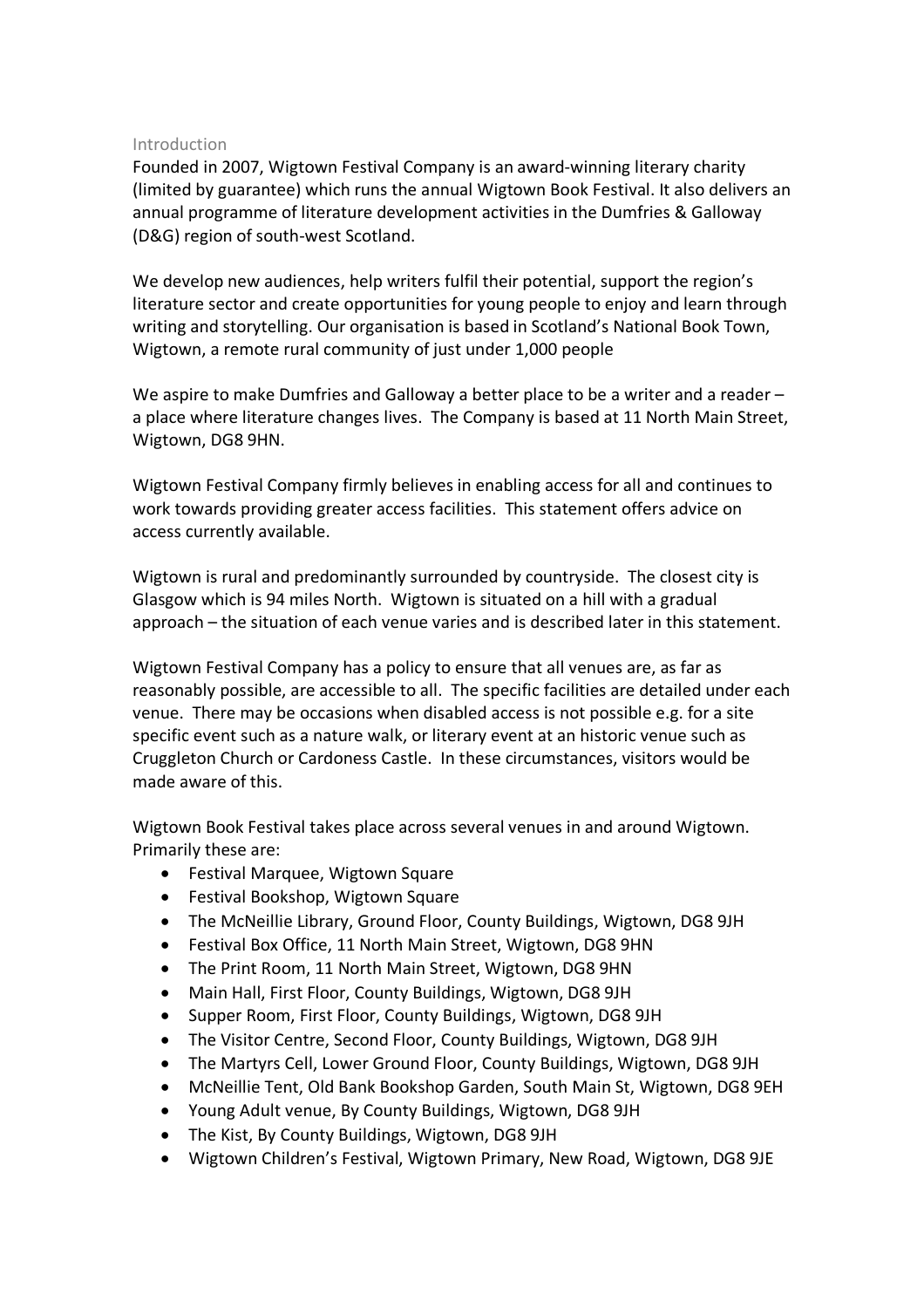#### Venues

#### **Festival Marquee, Wigtown Square**

The Festival Marquee is situated in the gardens in the middle of Wigtown Square. This is a flat and accessible piece of ground, with hard standing from the gates opposite Briars Engravers on North Main Street, into the marquee, which is fitted with a ramp. The marquee is flat, with a small raked seating area at the rear and is wheelchair accessible internally. The exit for the marquee is on North Main Street, on the same flat and hard standing as the entrance. The marquee is kitted with a large screen, visible from all rows. The marquee also has a loop system for people with hearing impairments. Seats can be reserved for those with disabilities – please advise on booking.

# **The Festival Bookshop, Wigtown Square**

The Festival Bookshop is situated in the middle of Wigtown Square. This is a flat and accessible piece of ground. The Festival Bookshop is wheelchair accessible from the gate on North Main Street, opposite Briars Engravers. Whilst the marquee is placed on grass, mats are placed on the ground to provide a solid path to the double doors which are wheelchair accessible. The internal layout of the Bookshop enables wheelchair access.

## **County Buildings, Wigtown, DG8 9JH**

The County Buildings is situated within Wigtown Square. From the pavement, there are two shallow steps or a ramp to the right of the front door, accessible through a red gate, which is normally tied open. There is a further shallow step into the building, or a ramp leading inside the front door. The ground floor contains **The McNeillie Library**  which is situated immediately to the right as you enter the building, **Male and Female Toilets** through a door on the back left of the foyer and to the right once through the door and an **Easy Access Toilet** through the second alcove on the right, beyond the Library. The building is fitted with a **Lift** which is situated through a door to the back left of the foyer and then immediately to the left. The lift enables access to the first floor – **Main Hall, Supper Room and Easy Access Toilet** – and also to the second floor – **The Visitor Centre.** All doors within the building are double doors which enable wheelchair access. Similarly, all rooms offer wheelchair access internally. In the event of an emergency when the lift cannot be accessed, the building is fitted with three **Evac Chairs** which staff within the building are trained to use. **The Main Hall** is fitted with a loop system and has a large screen, visible from all rows. **StageTEXT** takes place in the Main Hall on two days of the festival – see programme for details.

#### **The Martyrs Cell, County Buildings, Wigtown, DG8 9JH**

The Martyrs Cell is accessible through the County Buildings (as above) by taking the corridor to the back left of the foyer. There are then 5 shallow steps leading to the cell. Alternatively, the Cell can be accessed via the building side door on Bank Street (to the left when looking at the front of the County Buildings) which allows access to the cell at ground level through double doors.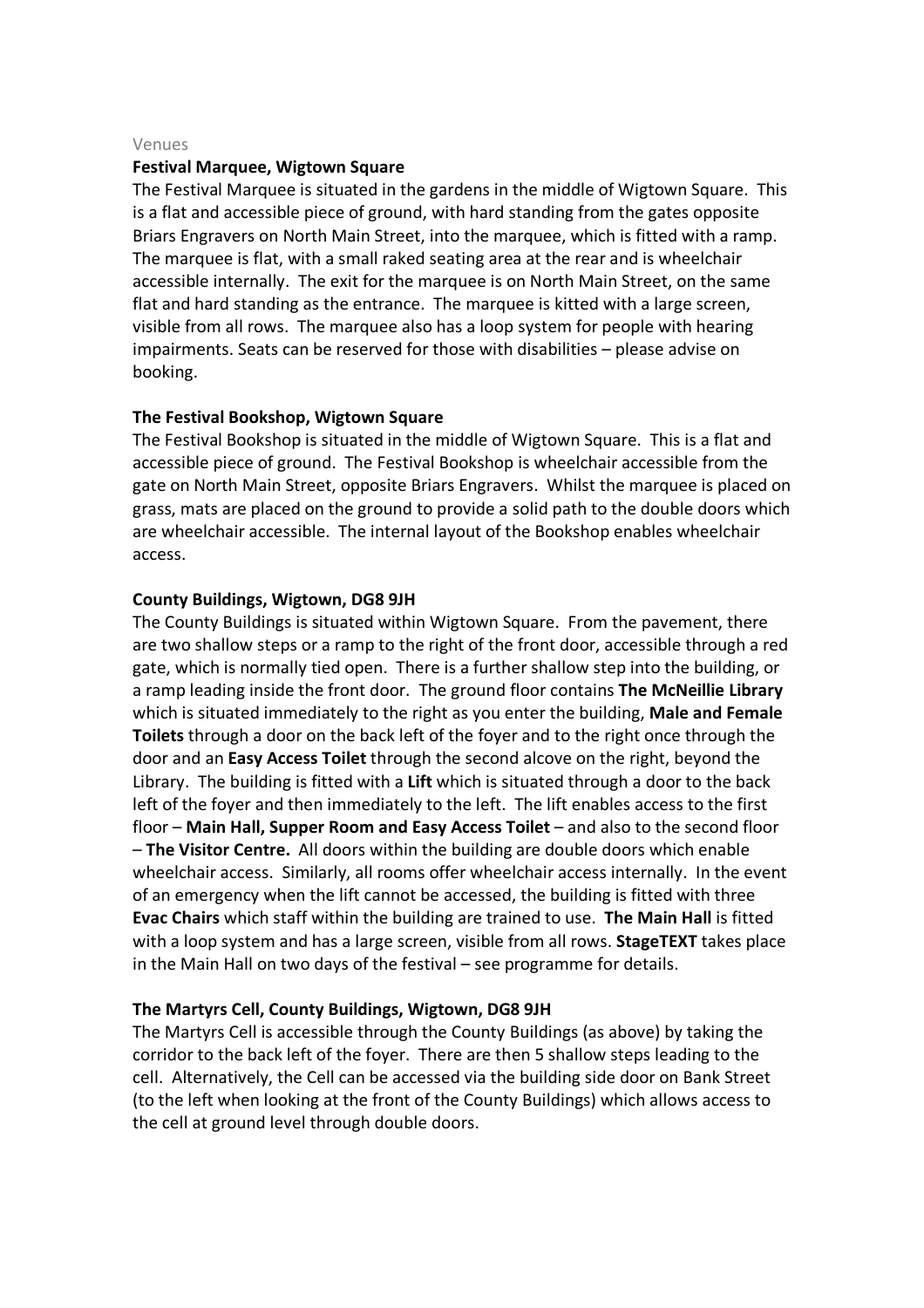# **McNeillie Tent, The Old Bank Bookshop Garden, South Main St, Wigtown DG8 9EH**

The McNeillie Tent is situated in the garden of The Old Bank Bookshop. Access to the marquee is via the side gate which is normally tied open. A concrete path leads to the grass where a path is then laid using rubber mats to lead to the door of the marquee. The marquee has double doors and is internally accessible for wheelchairs.

# **Young adult venue, By County Buildings, Wigtown, DG8 9JH**

This marquee (name currently unconfirmed) is situated on the road outside the County Buildings in the main square, which is closed to traffic during the festival. Whilst the road slopes slightly, the marquee entrance, through double doors, is flat and wheelchair accessible. The marquee is internally accessible for a wheelchair, has a large screen which is visible from all rows and an induction loop system in place.

# **The Kist, By County Buildings, Wigtown, DG8 9JH**

The Kist is situated on the road outside the County Buildings in the main square, which is closed to traffic during the festival. Whilst the road slopes slightly, the marquee entrance, through double doors, is flat and wheelchair accessible. The marquee is internally accessible for a wheelchair and stallholders are advised that they should not display on the floor in front of their stalls to ensure access is always available.

# **Wigtown Children's Festival, Wigtown Primary, New Road, Wigtown, DG8 9JE**

Wigtown Primary School is designed over three levels with no internal ramps or lifts. To access **The Hall**, enter the school grounds via the car park and follow the gates to the main entrance, where two shallow steps or a ramp lead to the front door. The Hall is accessible internally for wheelchairs. To access **The Treehouse** (dining hall area), enter the school at the upper entrance through the 'nursery' gate and enter via the door to the left of the long row of windows. There is a flat entry to the school and into both venues via this door.

# **The Print Room, New Road, Wigtown. Behind 11 North Main Street, DG8 9HN**

The Print Room is situated behind Wigtown Festival Company offices at 11 North Main Street, with a separate access on New Road. The pavement has a lowered kerb on the corner beside the entrance to the main building at 11 North Main Street. The Print Room has a ramp, with a hand rail, to access the main door. The second emergency exit is also ramped. There is a wheelchair accessible toilet within the venue.

We look forward to welcoming you. If you have any queries or require any assistance please phone 01988 402036 or email mail@wigtownbookfestival.com.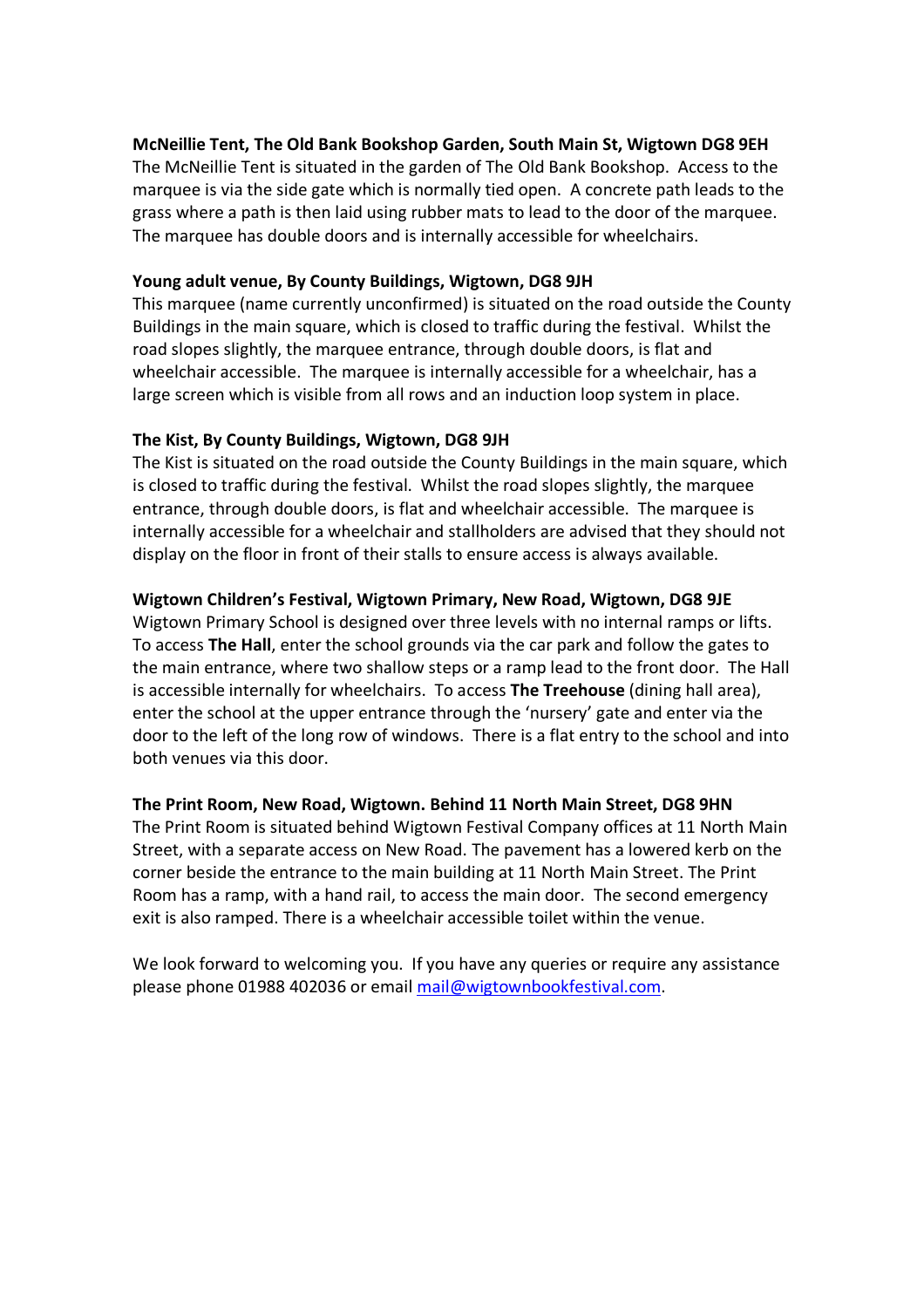#### Pre-Arrival

#### **By road**

**From the South** - follow M6 onto the M74, leave the M74 at Gretna (junction 22) and follow the signs for A75 Stranraer (drive time approx. 1.5 hours). At Newton Stewart roundabout, pick up the signs for Wigtown, 1st exit on the left.

## **From the North** -

From Glasgow - follow the A77 to Ayr. From Ayr take the signs for A713 Castle Douglas. At New Galloway pick up the A712 'Queens Way' to Newton Stewart then onto Wigtown. *Alternatively, from Ayr, you can follow the A77 to Girvan, then A714 to Newton Stewart via Barhill*.

From Edinburgh - follow the M8 to Glasgow and then pick up the A77 (as per directions from Glasgow). *Alternatively, head south on the A702 to Abington and onto the M74, exit at Moffat (junction 15) at follow the A701 to Dumfries. Follow the signs A75 Stranraer, at Newton Stewart roundabout, pick up the signs for Wigtown, 1st exit on the left*.

# **By bus / coach**

**From the South** - the National Express coach service travels across the region on a daily basis with a pick up and drop off at Newton Stewart (6 miles from Wigtown). To find out more about timetable information visit www.dumgal.gov.uk/timetables

**From the North** – for further information and time tables visit www.travelinescotland.com/lts/#/timetables or call 0870 6082608

# **In the Region** -

Local stage services operate on a daily basis, with regular bus services across the region from Dumfries. For further timetable info visit www.dumgal.gov.uk/timetables or call TravelLine 0870 6082608.

# **By rail**

**From the South** - Scotrail services operate on a daily basis from Carlisle to Dumfries. Click onwww.scotrail.co.uk or call 0870 606 2031 for further information. **From the North** - Scotrail services operate on a daily basis from Glasgow to Stranraer via Ayr stopping at Barrhill to connect by bus to Wigtown. (Note there is no transport links between the station and the village of Barrhill to connect to the bus and is about a 1 mile walk downhill from the station. Information regarding the bus frequency can be found at www.travelinescotland.com/lts/#/timetables or call 0870 6082608 Click on www.scotrail.co.uk or call 0870 606 2031 for further information regarding the train timetables to Barrhill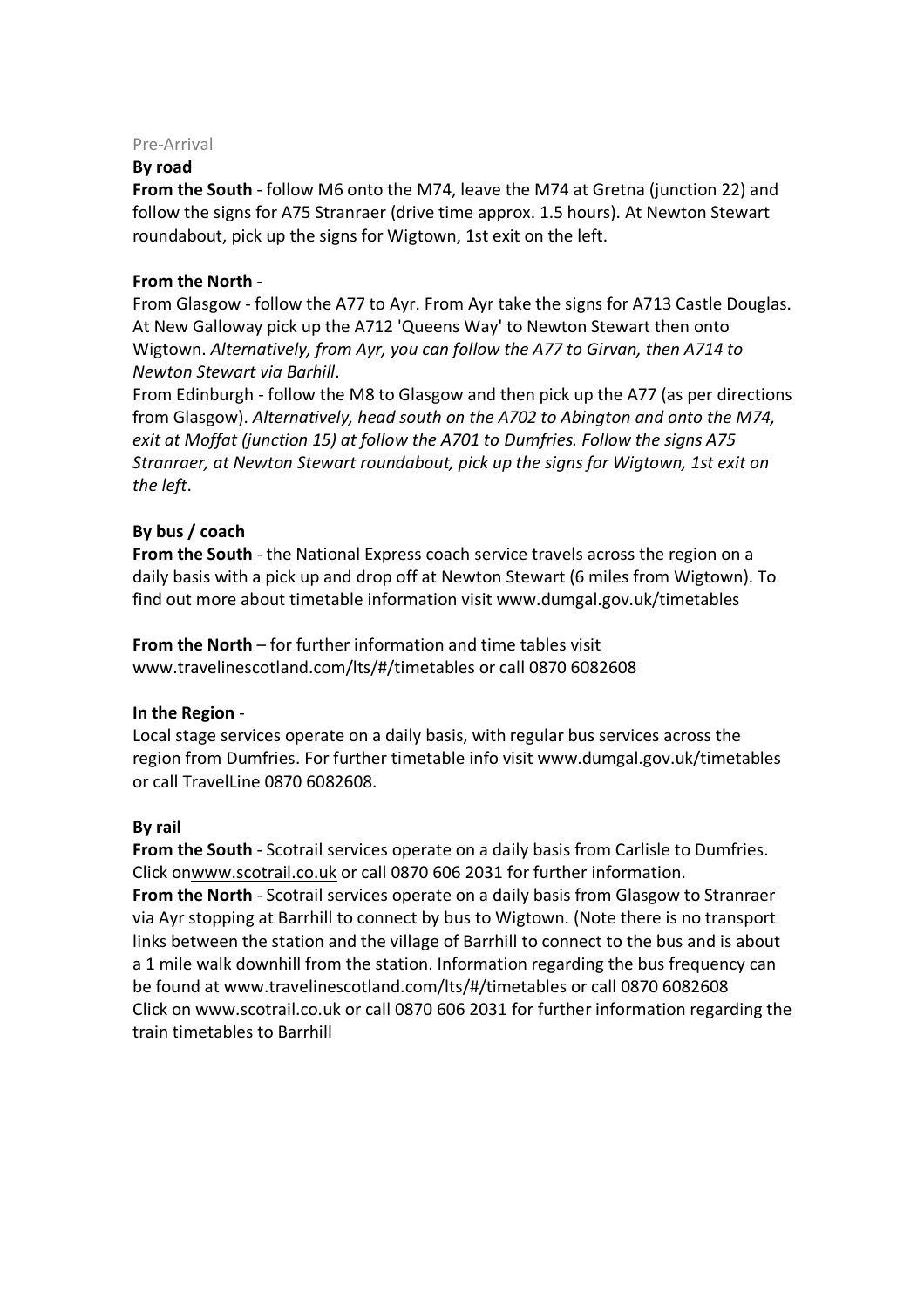# **By ferry**

**From Ireland** - a number of services operate from Larne/Belfast to Cairnryan. For the most up to date information, click on the links below:

Stena Line (up to 6 crossings daily) Travel time 2hr 15 min For further information and booking visit www.stenaline.co.uk or call 08447 70 70 70

AFerry - Online booking site. www.aferry.co.uk or call 0844 5765503

## Larne to Cairnryan:

P&O (up to 7 crossings daily) Travel time 2hr For further information visit www.poirishsea.com or call 0870 24 24 777

## **By air**

Prestwick, our local airport, operates regular Ryanair flights from Dublin as well as package holidays from popular resorts The airport has its own bus and train stations with connections via Ayr. For all information please see gpia.co.uk or ryanair.com. The nearest airport servicing flights from London and other major European cities is Glasgow Airport, (www.glasgowairport.com) which has transport links into central Glasgow where onward connections can be made.

# Car Parking and Arrival

Car parking is available around the main square in Wigtown, is free and is well lit by streetlights. There are two Blue Badge parking bays on South Main Street, where there is a lowered kerb to the pavement. The Lorry Park, accessed on South Main Street, beside The Old Bank Bookshop and opposite the County Buildings, is designated for Blue Badge holders during the festival and is a flat, tarmac surface.

Visitors can be dropped off outside the County Buildings, on South Main Street or North Main Street. From here, they can access all venues in the County Buildings, the young adult marquee and The Kist. The road here is closed to traffic and therefore there is no kerb. Drop off is not available outside the Festival Marquee and Festival Bookshop during busy periods on weekends due to a street market, however, support is available from the box office, where a wheelchair and/or volunteer are available to assist visitors to the Festival Marquee and Festival Bookshop.

All venues are accessible at ground level or via ramps, which do not have hand rails. All doors open outwards, though all venues are manned by volunteers who will ensure doors are opened. The exception to this is the County Buildings main door which opens outwards but is not always manned. All doorways offer clear space for manual wheelchairs and motorised wheelchairs to access.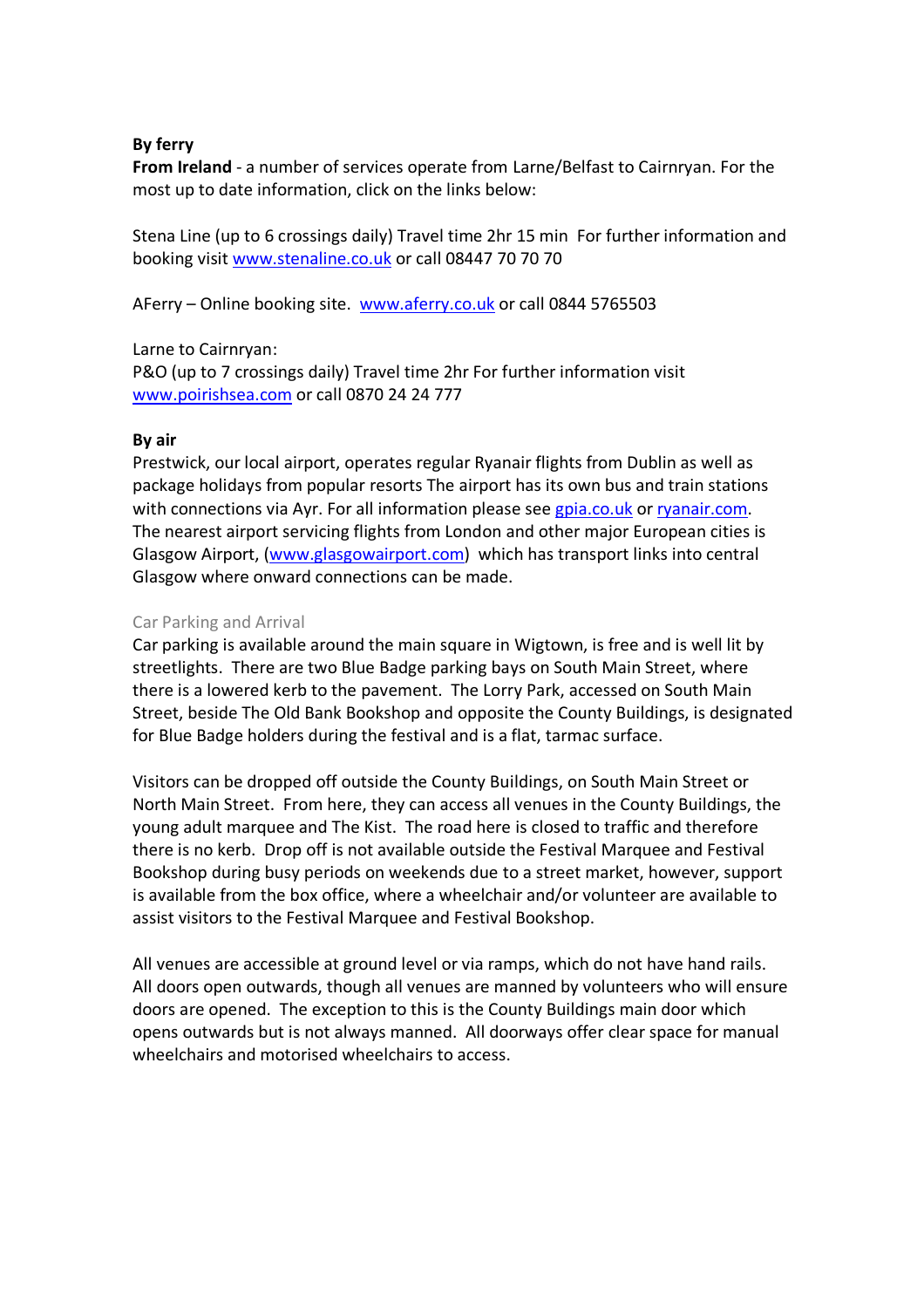#### Box Office

The box office where tickets are available in advance of the festival and during the event is on the ground floor of Wigtown Festival Company premises at 11 North Main Street. It is accessible through the shop where there are three shallow steps to enter, and through the side entrance (between two upright pillars) accessible via a ramp. This door is not always open, but a bell is situated by the door and a member of staff will open the door and provide assistance if required. The box office is situated through at the rear of the building on the ground floor.

Seating is available in the shop area. The floor is laminate in the shop and foyer, whilst the floor in the box office is a short pile carpet. The entire area is well lit with a combination of fluorescent tubes and spot lights.

The counter in the box office is staggered at two heights allowing easy access for wheelchair users to purchase tickets and make enquiries.

All venues offer clear signage regarding events, payment methods and directions to other venues. The box office does not have a loop system, but all visitors are dealt with on a one to one basis. The box office can also offer a pen and pad to assist those who cannot verbally express their enquiries and for a volunteer who cannot express their responses to visitors who are deaf or hard of hearing. A wheelchair and tri-wheel walker are both available for loan from the box office, on request.

#### Public Toilets

Public toilets are available within the County Buildings (see details in the programme) which are open during building hours. The Easy Access toilets described here all have clear space for a wheelchair and have grab rails to the left and the right of the WC. The horizontal rail to the right is a pull down rail to enable maximum space for access to the WC. Easy Access toilets are fitted with a red alarm cord. Toilets are well lit with ceiling spot lights. The floor is non-slip laminate. All sinks are fitted with lever taps. Additional public toilets are available at the junction between North Main Street and High Vennel, beside the public telephone box, these have a shallow step in. These are open 24 hours.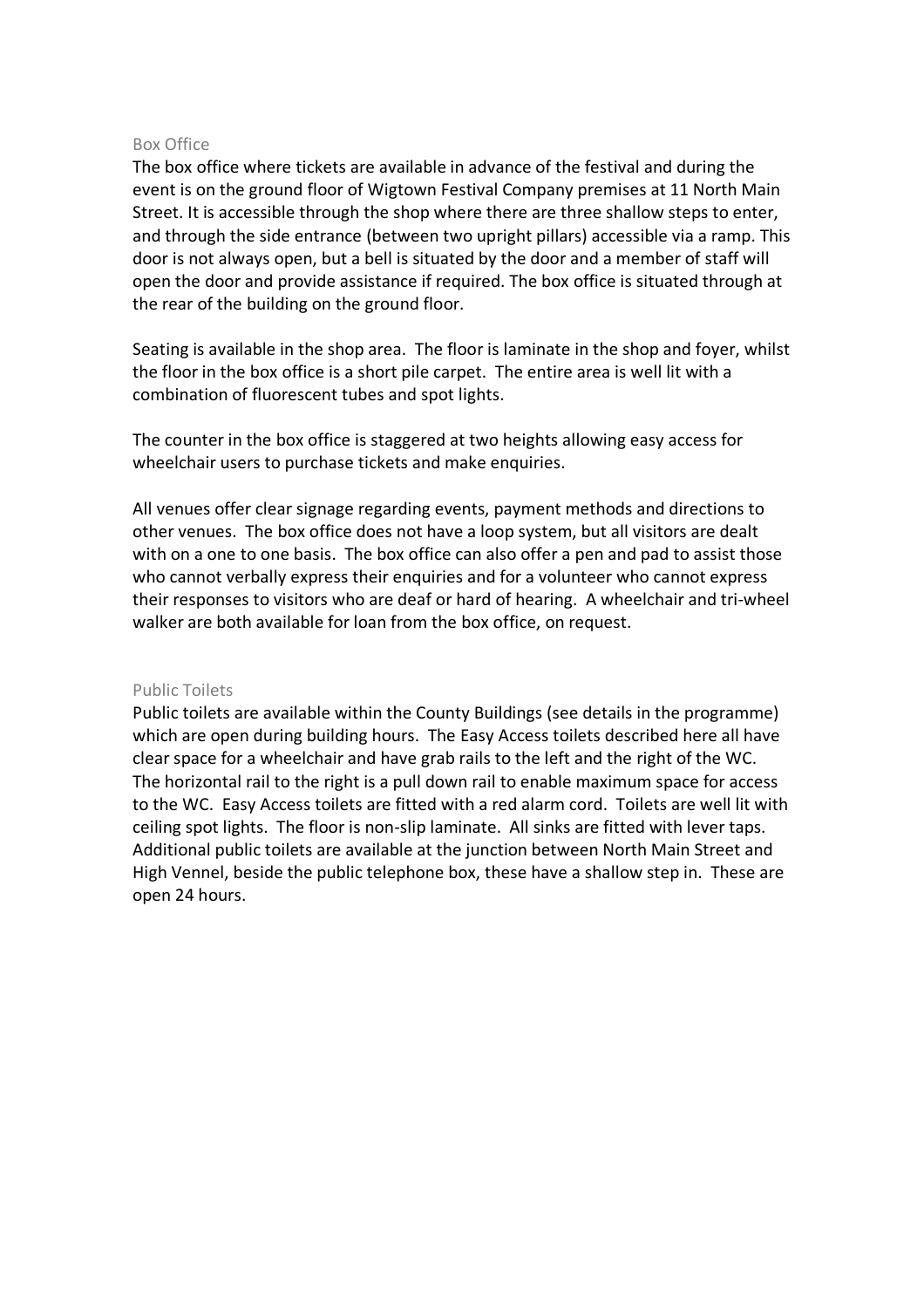#### Catering

The Festival Cafe, within the County Buildings (see programme) is located on the first floor and accessible by lift. The door to this facility is always wedged open during opening times and enables wheelchair access. The Cafe is level throughout, laid out with tables and chairs. During busy periods this area becomes tight for space, however in most instances space is available for wheelchair and pushchair access and in all circumstances staff will support those with wheelchairs or pushchairs to gain access to a vacant table. All tables are a standard height (approx 75cm). All chairs have backs and chairs with arms can be requested. The Cafe is lit by uplighters and has a wooden floor.

Menus state the availability of meals for different dietary requirements and staff are informed and willing to advise on the menu. The Cafe is a self-service area, however waitresses will bring meals and drinks to the table as required. Printed menus and blackboards are used, and staff are available to read out the menu. Table cloths are blue and white checks and white crockery is used.

The nearest and most accessible WC to the Festival Cafe is on the same level (first floor of the County Buildings), along the corridor beside the lift.

## Additional Information

Festival staff are trained in evacuation procedures and the use of evacuation chairs within the County Buildings.

Assistance dogs are welcome.

Festival staff are able to support in the booking of accommodation where an access statement is required prior to booking. For details, contact the office on 01988402036.

#### Hard of Hearing

# Loop Systems and Stagetext

The Festival Marquee, County Buildings Main Hall, and McNeillie Tent are all equipped with induction loop technology for the hard of hearing. In 2018, in association with Stagetext, the festival is offering live subtitling, for people with hearing loss, on Saturday 22 and Sunday 23 September in the County Buildings, Main Hall. Subtitled events are marked (S) in listings. www.stagetext.org.

# Visually Impaired

If you require a large print programme, please contact the office where this can be printed on demand. Wigtown Festival Company's shop at 11 North Main Street stocks a small number of large print titles and audio books related to festival events. Signage is being upgraded as replacements are required, to ensure that colours, fonts and sizes are in line with guidelines for clear print material.